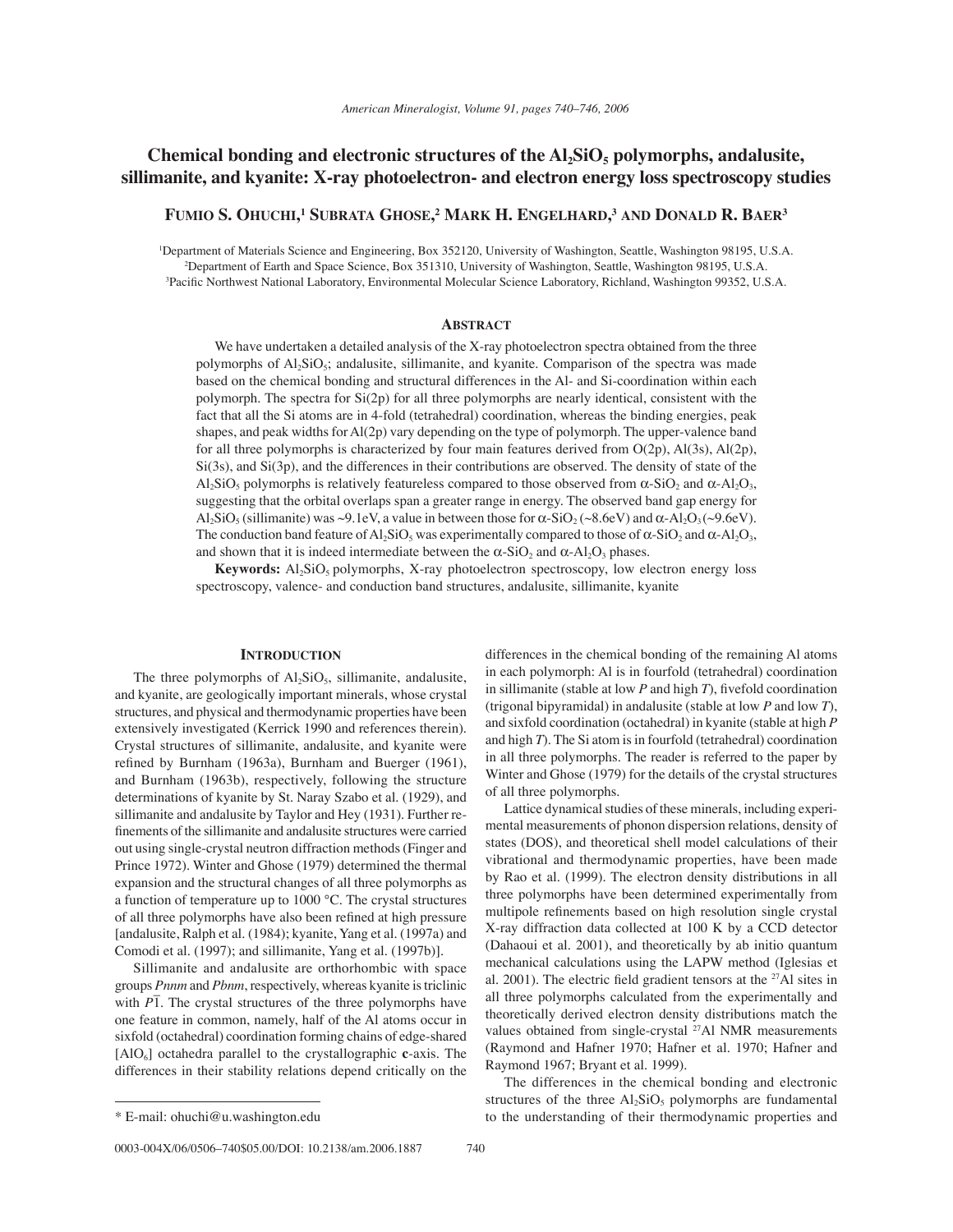stability relations. X-ray photoelectron spectroscopy (XPS) is a technique to probe the chemical bonding of specific elements. However, application of the XPS technique to minerals, like the  $Al_2SiO_5$  polymorphs, is difficult due to sample charging during the analysis. Aleshin et al. (1975) used photoemission spectroscopy to reveal the nature of chemical bonding of the  $\text{Al}_2\text{SiO}_5$  polymorphs; however, as yet no systematic comparison of the chemical bonding for the three different polymorphs of  $\text{Al}_2\text{SiO}_5$  is available. Detailed analyses of photoelectron spectra obtained from alumino-silicate glass have been reported (Yagi et al. 2001; Miura et al. 2000). In glass form, however, Al and Si polyhedra are all corner linked, therefore the present study from three different polymorphs can give further insight into the chemistry and electronic structure of bonding about edge- and face-linked polyhedrons. We have undertaken an X-ray photoelectron spectroscopic study of the three  $Al_2SiO_5$  polymorphs to probe the differences in their chemical bonding, and compared the electronic structure of  $Al_2SiO_5$  (sillimanite) with those of  $\alpha$ -SiO<sub>2</sub> (quartz) and  $\alpha$ -Al<sub>2</sub>O<sub>3</sub> (corundum) using proper charge compensation techniques. Low electron energy loss spectroscopy (LEELS) was also used to study the conduction band structure of the sillimanite phase of  $Al_2SiO_5$ .

#### **EXPERIMENTAL METHODS**

Single-crystal samples of andalusite from Espiritu Santo, Brazil, sillimanite from Sri Lanka, and kyanite from Pizzo Forno, Switzerland were obtained from the Harvard Mineralogical Museum. Sample surfaces examined by XPS and LEELS were prepared by mechanically fracturing the samples in air, and mounted on a sample holder with indium solder. A typical duration for the fractured surface exposed in air (prior to evacuation in the sample load-lock chamber) was less than 30 min. The X-ray photoelectron spectroscopy experiments were performed using two different spectrometers: a modified SSL-300 spectrometer (Surface Science Laboratory Inc.) at the University of Washington, and a Quantum 2000 Scanning ESCA microprobe (Physical Electronics Inc.) at Pacific Northwest National Laboratories, Richland, Washington. In the first spectrometer, a focused monochromatic Al*K*α X-rays with an X-ray spot of ~600 μm in diameter was used to measure core level data. In the second spectrometer, a monochromatic Al*K*α X-ray beam ( $\sim$ 100 μm diameter) was rastered over an area of  $\sim$ 1.4 mm by  $\sim$ 0.2 mm on the specimen to collect valence band data. During analysis, charge neutralization was achieved by using a low energy  $(3-4 \text{ eV})$  electron flood gun. In the Quantum 2000 spectrometer, a low energy Ar-ion beam was applied in addition to the electron flood gun. All spectra were acquired using a pass energy of 50 eV with the SSL-300, and 23.5eV with the Quantum 2000 spectrometer. The binding energies were nominally calibrated using clean Cu and Au foils at Cu  $2p_{3/2} = 932.72 \text{ eV}$ , Cu  $3p_{3/2}$  $= 75.10$ , and Au  $4f_{7/2} = 83.98$  eV. In the analysis, the absolute value of the binding energy was calibrated by setting the C(1s) peak for the adventitious hydrocarbons accumulated on the surface at 284.60 eV.

For LEELS, the spectra were excited by unpolarized electrons with energies  $\sim$ 250 eV incident normal to the surface, and were measured with a single pass cylindrical mirror analyzer (CAM). The current density of the incident electron beam was minimized to prevent electron beam damage of the sample surfaces. A pulse counting mode was used to collect the data. To obtain a constant system resolution, the full width at half maximum (FWHM) of the incident beam was set at a value of about 0.7 eV. For LEELS measurements, only a sillimanite sample was examined, and the results are compared to those from  $\alpha$ -Al<sub>2</sub>O<sub>3</sub> (corundum) and  $\alpha$ -SiO<sub>2</sub> (quartz) phases. The binding energies of O(1s) found in  $\alpha$ -Al<sub>2</sub>O<sub>3</sub> and α-SiO2 are 531.21eV and 532.54eV, respectively, which are similar to those reported previously (531.2eV for  $\alpha$ -Al<sub>2</sub>O<sub>3</sub> and 532.8eV for  $\alpha$ -SiO<sub>2</sub>) (Barr 1994).

#### **RESULTS AND DISCUSSION**

### **Si(2p) core-level spectra**

The Si atoms in all three polymorphs are tetrahedrally bonded to O atoms, and form Al-O-Si linkages. The Si(2p) core level spectra were carefully measured from sillimanite, andalusite, and kyanite, and compared with that measured from  $\alpha$ -SiO<sub>2</sub> (Fig. 1). Analyses indicate that all the spectra reasonably fall into a single Gaussian peak with similar binding energy  $(E_b)$  at around 102.28 eV (see Table 1), suggesting that the electronic environment around Si atoms in all three polymorphs of  $Al_2SiO_5$  and  $\alpha$ -quartz  $(\alpha$ -SiO<sub>2</sub>) is very similar, and that the second nearest-neighbor Al atoms do not significantly influence the electronic stucture of the tetrahedrally-bonded Si atoms.

## **Al(2p) core-level spectra**

Figure 2 shows the Al(2p) spectra obtained from the three polymorphs. In kyanite, there are four symmetry-independent Al atoms present, all in octahedral coordination. The Al-O bond lengths vary within narrow limits (1.816 to 1.997 Å) (Winter and Ghose 1979); therefore, the Al(2p) peak is expected to be reasonably symmetric with a relatively narrow width. Curve fitting to a single Gaussian shape results in a peak maximum at  $74.48 \pm 0.05$  eV with FWHM of 1.68 eV (Fig. 2). Since the Al atomic arrangement in  $\alpha$ -Al<sub>2</sub>O<sub>3</sub> is also characterized by octahedral coordination with the Al-O bond lengths similar to those found in kyanite,  $Al(2p)$  spectra from kyanite and  $\alpha$ - $Al_2O_3$  may be compared (Fig. 3). As shown in Fig. 3, the two Al(2p) peaks are nearly identical in terms of the relative binding energy Note, however, that the Al(2p) peak from kyanite is slightly skewed in its low  $E<sub>b</sub>$  tail, whereas a nearly perfect Gaussian peak was observed for  $\alpha$ -Al<sub>2</sub>O<sub>3</sub>. This small difference may be due to the influence of the second nearest-neighbor tetrahedral Si atoms in kyanite, and/or greater variation of the Al-O bond distances in kyanite (1.816 to 1.997 Å; Winter and Ghose 1979) vs.  $\alpha$ - $\text{Al}_2\text{O}_3$  (1.857Å and 1.969 for short and long Al-O bond lengths, respectively; Chiang and Xu 1994).

The Al(2p) peak for sillimanite appears at a similar position in binding energy; however, the peak is considerably broader, and



FIGURE 1. Si(2p) spectra obtained for sillimanite, andalusite, and kyanite, and comparison with  $Si(2p)$  of  $\alpha$ -SiO<sub>2</sub>.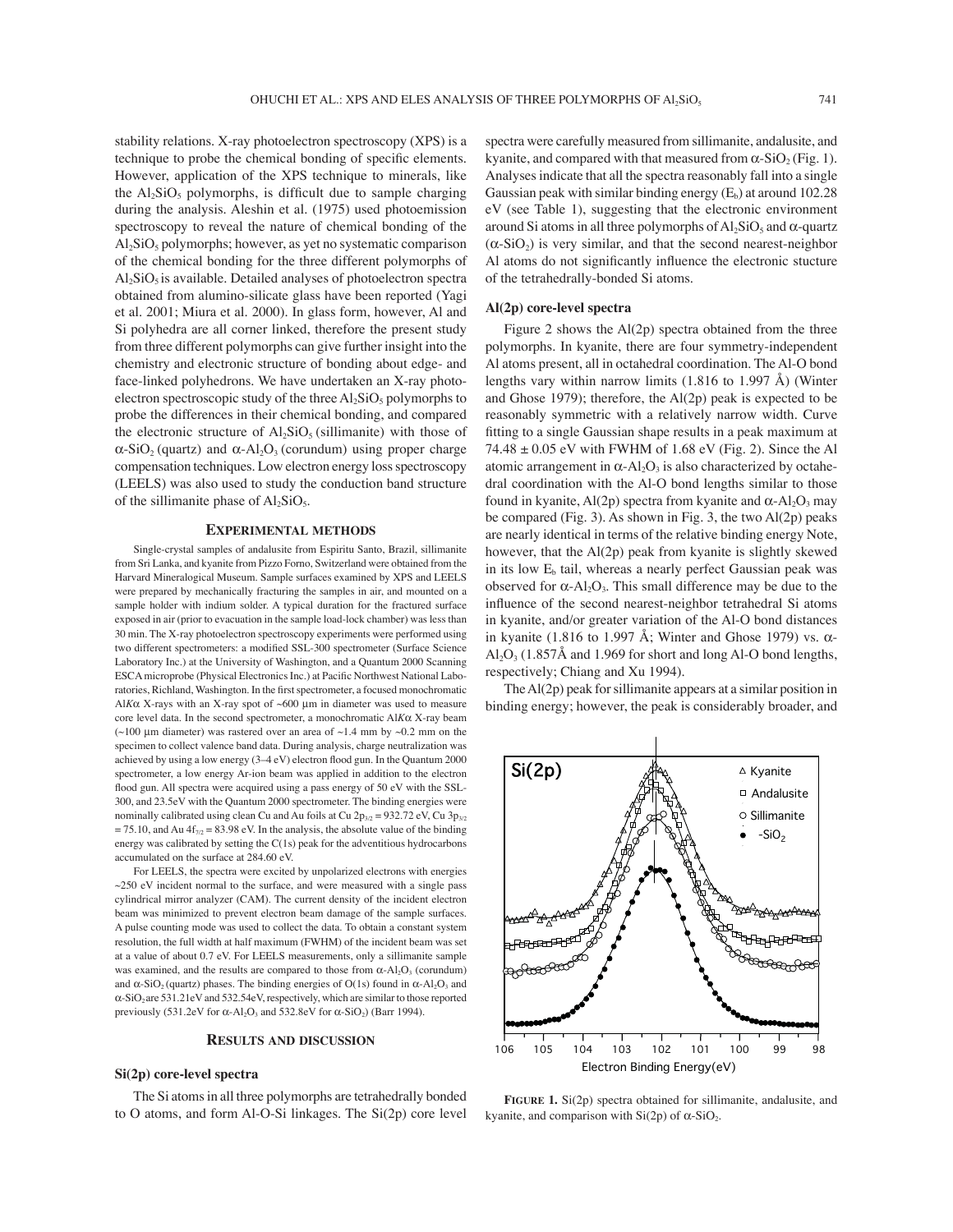**TABLE 1.** Binding energy ( $E_b$  in eV), FWHM (eV) and relative fraction (%) for Si(2p), Al(2p), and O(1s) orbitals observed for the three polymorphs

|                                                                        | of $Al2SiO5$ |                     |                        |                        |                     |                        |                        |                     |                        |
|------------------------------------------------------------------------|--------------|---------------------|------------------------|------------------------|---------------------|------------------------|------------------------|---------------------|------------------------|
| Material                                                               | Si(2p)       |                     |                        | Al(2p)                 |                     |                        | O(1s)                  |                     |                        |
|                                                                        | Ьh<br>(eV)   | <b>FWHM</b><br>(eV) | Relative<br>fraction % | E <sub>b</sub><br>(eV) | <b>FWHM</b><br>(eV) | Relative<br>fraction % | E <sub>h</sub><br>(eV) | <b>FWHM</b><br>(eV) | Relative<br>fraction % |
| Kyanite                                                                | 102.27       | 1.81                | 100                    | 74.48                  | 1.68                | 100                    | 531.39<br>530.59       | 1.97<br>1.98        | 80<br>20               |
| Andalusite                                                             | 102.31       | 1.80                | 100                    | 74.07                  | 1.70                | 100                    | 531.69<br>530.84       | 1.98<br>1.93        | 20<br>80               |
| Sillimanite                                                            | 102.28       | 1.91                | 100                    | 74.65<br>74.06         | 1.70<br>1.71        | 50<br>50               | 532.02<br>530.85       | 1.94<br>1.92        | 40<br>60               |
| $\alpha$ -SiO <sub>2</sub><br>$\alpha$ -Al <sub>2</sub> O <sub>3</sub> | 102.28       | 1.92                | 100                    | 74.48                  | 1.78                | 100                    | 532.54<br>531.21       | 1.95<br>1.98        | 100<br>100             |



**FIGURE 2.** Overlay of Al(2p) spectra observed from three polymorphs, and the results from curve fitting. See text for details.

the distribution extends toward the lower  $E<sub>b</sub>$  side, suggesting two kinds of Al atoms: one similar to that in kyanite (more ionically bonded) and another less ionically bonded (or more covalently bonded). Based on the crystal structure of sillimanite (Winter and Ghose 1979), the Al atoms are in octahedral and tetrahedral coordination with equal fractions. We therefore fitted the curve to two peaks with their ratio constrained to 1:1 (Fig. 2c), resulting in  $E_b$  (FWHM) values 74.65 (1.70) and 74.06 (1.71). The analysis indicates that ~50% of the octahedrally coordinated Al atoms in sillimanite are slightly more ionic than those found in kyanite based on their binding energy values (75.65 eV for sillimanite vs. 74.48 eV for kyanite), whereas the other ~50% in tetrahedral coordination are less ionic ( $E_b \sim 74.06$ ).

In the andalusite structure, the octahedral Al-coordination is severely distorted: four closely bonded O atoms within a square planar configuration with two each at 1.827 and 1.891 Å, and two farther apical O atoms at  $2.086 \text{ Å}$  (298 K) (Winter



**FIGURE 3.** Comparison of Al(2p) for kyanite and  $\alpha$ -Al<sub>2</sub>O<sub>3</sub>.

and Ghose 1979). The other Al atom in fivefold coordination is closely bonded to two O atoms at 1.814 Å and one at 1.816 Å forming a trigonal pyramid, while two further O atoms at 1.839 and 1.899 Å complete the trigonal bypyramid (298 K). In view of the structural complexity and hence, the complex nature of the chemical bonding, it does not seem justified to resolve the Al(2p) peak into contributions from the two types of Al atoms in distorted octahedral and the fivefold trigonal bipyramidal coordination. Therefore, we have fitted the  $Al(2p)$  spectra to a single peak. A reasonably good fit was found with a peak maximum at 74.06 eV with FWHM of 1.71 eV, as shown in Figure 2. These values are very similar to that for the tetrahedral Al atom in sillimanite  $(E_b 74.06)$  (Table 1). Furthermore, the overall Al(2p) peak, shifted toward the lower binding energy by  $\sim 0.4 \text{ eV}$ compared to kyanite  $(E_b 74.48)$ , suggests that the bonding for the Al atoms in andalusite is less ionic, compared to the octahedral Al atoms in either kyanite or sillimanite.

### **O(1s) core-level spectra**

A set of O(1s) spectra obtained from three polymorphs is shown in Figure 4. The overall shapes of the  $O(1s)$  peaks observed in the three polymorphs are different. The chemical bonding of the O atoms with Al and Si in the  $Al_2SiO_5$  polymorphs is complex. Four symmetry non-equivalent O atoms are present in both andalusite and sillimanite, whereas kyanite has 10 nonequivalent O atoms. Since the charge density difference for each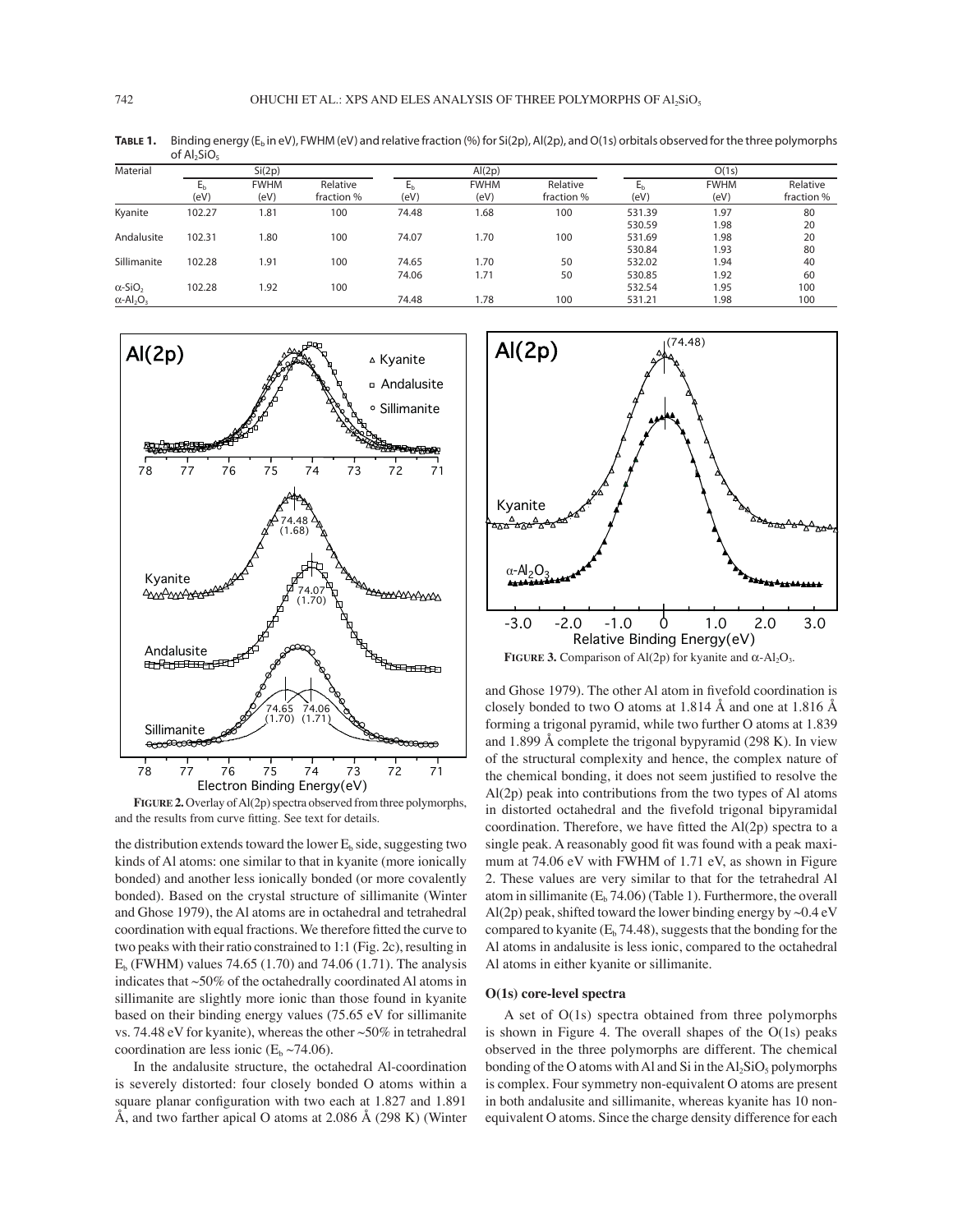oxygen atom may not vary significantly, we do not expect to be able to resolve all these binding energy differences; however, the overall shapes of the  $O(1s)$  peaks observed in the three polymorphs are different.

In kyanite, of the 20 O atoms in the unit cell, 16 are involved in Si-O-Al linkage, and 4 in Al-O-Al type linkages. The O atoms in the latter type are expected to be slightly more ionic than the former. We have therefore fitted the spectra with two Gaussian peaks with the ratio of 4:1, and obtained O(1s) peaks corresponding to Si-O-Al linkage (80%) and Al-O-Al linkage (20%) at 531.39 eV and 530.59 eV, respectively (see Table 1). Although the full-width at half-maximum (FWHM) of O(1s) peak ranges from  $1.92$  to  $1.98$  eV based on the Gaussian curve fitting, the separation of the peak maxima for the two-types of  $O(1s)$  is large enough to distinguish one peak from another.

The bonding differences in the various O atoms in sillimanite and andalusite can be analyzed in terms of the total charge each receives from the surrounding cations. In sillimanite, 12 O atoms are either charge balanced or slightly over bonded, and 8 are slightly under bonded. In andalusite, 4 are under bonded and 16 are either charge balanced or slightly over bonded. Following these considerations, the curve fittings for sillimanite and andalusite were made in 4:1, 2:3, and 1:4 ratios, respectively. Curve fitted results are shown for each polymorph in Figure 4 and Table 1. Our analysis indicates that 60% of the total O atoms



**FIGURE 4.** Overlay of O(1s) spectra observed from three polymorphs, and the results from curve fitting. See text for details.

in sillimanite ( $E<sub>b</sub>$  530.85) are more ionic compared to the other  $40\%$  (E<sub>b</sub> 532.02). This is consistent with the result obtained from Al(2p), in which one half of the total Al atoms is similar to those in kyanite, which is more ionic.

In andalusite, a major peak (>80% of the total) is centered around 530.84 eV, whereas <20% of the oxygen peak appeared with a peak maximum at 531.69 eV, suggesting that the majority of the O atoms are more ionic than those tetrahedrally bonded to Al in sillimanite (532.02). However, this result appears to be inconsistent with the Al(2p) value (74.07), which is comparable to that of tetrahedral Al in sillimanite (74.06). We currently do not have an explanation for this anomaly, and can only suggest that the explanation may lie in the structural complexity and hence, the complex nature of the chemical bonding of andalusite compared to that of kyanite and sillimanite.

# **Valence-level spectra**

Valence-level X-ray photoemission spectra are useful to characterize the nature of the chemical bonding, and may be directly compared with the electron density of state (DOS) calculations. In materials like  $Al_2SiO_5$ , an upper valence band (upper-VB) is characterized by a superposition of Al-Si-O hybridized orbitals and non-bonding O(2p) orbitals, whereas a lower valence band (lower-VB) is mainly due to O(2s) orbitals.

The upper-VB spectra obtained from the three different polymorphs of  $Al_2SiO_5$  are shown in Figure 5. The valence band width is very similar for all three phases, around  $\sim$ 11.0 eV, and the top of the valence band positions are all ~3.9eV below the Fermi energy. Within the VB spectra, however, noticeable differences are observed from each polymorph, which are characterized by four main features labeled a, b, c, and d. The locations of these features in terms of  $E<sub>b</sub>$  are similar, but the relative contributions vary for different polymorphs, obviously reflecting the types of bonding and coordination for Al, Si, and O atoms in the three polymorphs.

So far, the only DOS calculations available in the literature are those of Iglesias et al. (2001). These authors claimed that the cross-features of the DOS were similar for all atoms in all the three polymorphs. The total upper-VB DOS consists of mainly of  $O(2p)$ ,  $Al(3s)$ ,  $Al(2p)$ ,  $Si(3s)$ , and  $Si(3p)$ , in which the Si states appear at the lower energies, and the s-p splitting is more pronounced than for the corresponding Al states. All five orbitals are strongly mixed over the entire upper-VB regions. Note that Iglesias et al. (2001) assumed the top of the valence band as the Fermi-energy for the calculated partial density of states (PDOS), whereas the experimentally observed valence band starts around  $-4$  eV in binding energy. In addition, the calculated binding energies are somewhat smaller than those observed experimentally, although the overall nature of the calculated and experimentally observed valence band structures is very similar.

Based on these calculations, the feature labeled a (around  $5~6$  eV in Fig. 5) consists of mainly  $O(2p)$  contribution with little overlap from the Si and Al orbitals. Feature b around 9eV is the Si(2p and 3p) and Al(2p and 3s) overlapped with O(2p), whereas the s-orbitals from both Al and Si are not strongly involved. Feature c at around 11 eV is similar to b, but has more contribution from the Al(3s) orbitals; therefore, it varies for the three different polymorphs. In our measurements, this was seen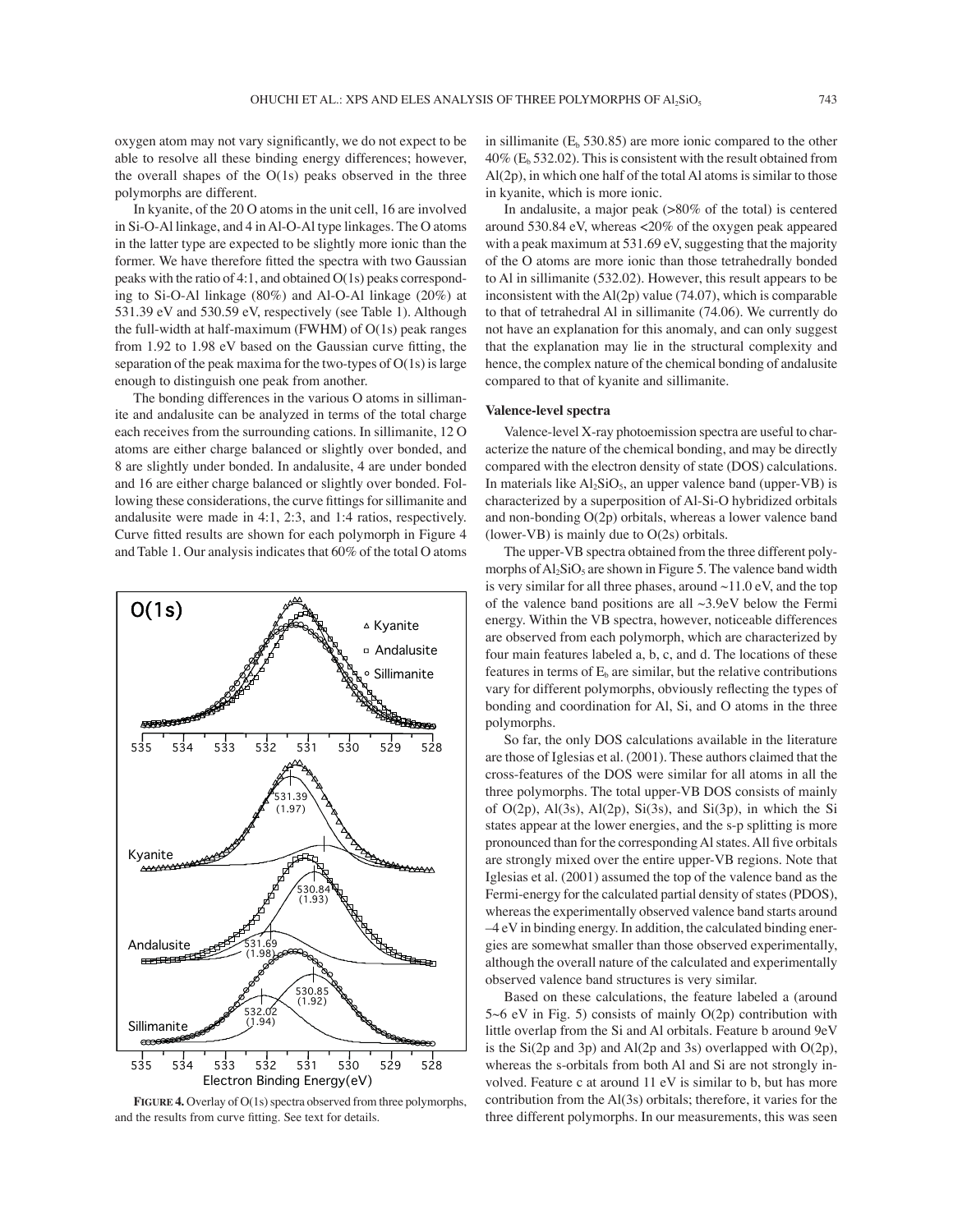

**FIGURE 5.** XPS valence band spectra from three polymorphs. See text for details about allows in the region c.

at different peak locations in the binding energy for sillimanite, kyanite, and andalusite [as represented by ↓ (downward-pointing arrow) in Fig. 5]. The last feature labeled d originates mainly from  $Si(3s)$  orbitals, weakly overlapped with  $O(2p)$  orbitals. In andalusite, this feature d is much weaker than those found for kyanite and sillimanite, suggesting that the covalent nature of the Al-O type bonding is more dominant in this structure. This result is consistent with the fact that kyanite (which is stable at high pressure) has the highest coordination numbers for Al atoms in comparison to andalusite (6 and 5) and sillimanite (6 and 4), and hence an expected higher degree of ionic bonding. The higher ionic nature of Al in kyanite may be the reason why the feature "a"  $[O(2p)$  non-bonding] is more enhanced relative to sillimanite and andalusite. Note that a similar peak found in  $\alpha$ -Al<sub>2</sub>O<sub>3</sub> (feature " $g$ " in Fig. 6) is also enhanced, which is consistent with the above interpretation To confirm this, however, more detailed computations comparing three polymorphs are needed.

It has been suggested that a shift of the leading edge of  $O(2p)$ in the valence band toward the Fermi energy is a direct measure of increased ionicity in some materials (Barr 1991). However, we were unable to clearly identify a shift based on the leading edge positions observed in this study.

# **COMPARISON WITH QUARTZ (α-SIO2) AND CORUNDUM (α-AL2O3)**

Electronic structures of quartz ( $\alpha$ -SiO<sub>2</sub>) and corundum ( $\alpha$ - $Al_2O_3$ ) have been thoroughly investigated both experimentally and theoretically [for  $\alpha$ -Al<sub>2</sub>O<sub>3</sub>, see Siegel et al. (2002); Shang-Di and Chiang (1998) and references cited therein, and for  $\alpha$ -SiO<sub>2</sub>, Gupta (1985); Di Pomponio et al. (1995) and references cited therein]. In quartz, Si atoms are tetrahedrally coordinated, whereas Al atoms in corundum are all octahedrally coordinated. In  $Al<sub>2</sub>SiO<sub>5</sub>$ , however, Al assumes different types of coordination depending on the polymorph. Therefore, it is worth comparing the occupied valence band (VB) and unoccupied conduction band (CB) spectra of  $Al_2SiO_5$  with its chemical components, namely,  $\alpha$ -SiO<sub>2</sub> and  $\alpha$ -Al<sub>2</sub>O<sub>3</sub>. For comparison, we have chosen the sillimanite phase to represent the  $Al<sub>2</sub>SiO<sub>5</sub>$  polymorphs. In this structure, Al atoms are in both tetrahedral and octahedral coordination, whereas the Si atoms are tetrahedrally-coordinated. Figure 6 shows the XPS-VB spectra observed from  $\alpha$ -SiO<sub>2</sub>, sillimanite and  $\alpha$ -Al<sub>2</sub>O<sub>3</sub>. Most noticeably, the upper-VB widths for the three materials are significantly different:  $\sim$ 13 eV,  $\sim$ 11.5 eV, and ~9 eV for  $\alpha$ -SiO<sub>2</sub>, sillimanite and  $\alpha$ -Al<sub>2</sub>O<sub>3</sub>, respectively. For both  $\alpha$ -SiO<sub>2</sub> and  $\alpha$ -Al<sub>2</sub>O<sub>3</sub>, the upper-VB consists of mainly two features; a peak located at lower  $E<sub>b</sub>$  side (labeled as e or g), and a peak at higher  $E<sub>b</sub>$  side (labeled as f or h). Based on the DOS calculations, the features, e and g, are predominantly  $O(p)$ -non-bonding states with little contribution from  $O(s)$ . These non-bonding states are spatially localized on the atomic sites and oriented transversally with respect to the Si-O and Al-O bonding direction for the quartz and corundum structures, respectively. The features at higher  $E_b$  side, f and h, mainly consist of strongly hybridized orbitals. The calculations indicate that these two features are well separated in both quartz and corundum, reflecting two distinct features found in calculated DOS (Iglesias et al. 2001). Observed DOS calculations for  $Al_2SiO_5$  are relatively featureless compared to those observed for  $\alpha$ -SiO<sub>2</sub> and  $\alpha$ -Al<sub>2</sub>O<sub>3</sub>, suggesting that the orbital overlaps are much more spread out over the energy range, as previously described. It should also be pointed out that the valence band edges from the three materials occur nearly at the same binding energy  $(3.80 \pm 0.10 \text{ eV})$ .

The lower-VB spectra observed from the three materials are also shown in Figure 6. The DOS calculations reveal that the lower valence band is mainly O(2s) with small overlap from 2p-states associated with Si and/or Al. Thus, the differences in bonding and coordination are reflected in the peak locations and their shapes. The lower-VB spectra for sillimanite are similar to those of  $\alpha$ -SiO<sub>2</sub> in terms of binding energies, but appear  $\sim$ 1 eV higher than that for  $\alpha$ -Al<sub>2</sub>O<sub>3</sub>. Compared with O(1s) peaks, the lower VB peaks are considerably broader (~4 eV of FWHM), and therefore, detailed structures cannot be resolved. Nevertheless, this difference implies that the bonding character for sillimanite is more covalent than that of  $\alpha$ -Al<sub>2</sub>O<sub>3</sub>, but similar to that of  $\alpha$ -SiO<sub>2</sub>.

Low energy electron loss spectroscopy (LEELS) is a technique for studying unoccupied states since the core electrons are excited into the unoccupied states in the conduction band (Koma and Ludeke 1975; Araki et al. 1976)**.** Because the core states have well-defined energies and angular momenta, LEELS can probe the variation in the angular-momentum-resolved density of the conduction band state as joint density of states (JDOS). Shown in Figure 7 is LEELS spectra obtained from  $\alpha$ -Al<sub>2</sub>O<sub>3</sub>, sillimanite, and  $\alpha$ -SiO<sub>2</sub>; the spectra for  $\alpha$ -Al<sub>2</sub>O<sub>3</sub> and  $\alpha$ -SiO<sub>2</sub> are excited from the Al(2p) and Si(2p) core levels, respectively, and for sillimanite from both Al(2p) and Si(2p) core levels. The LEELS spectra are then aligned by setting the threshold above 0 eV (Fermi energy) to an amount equal to the loss energy minus the corresponding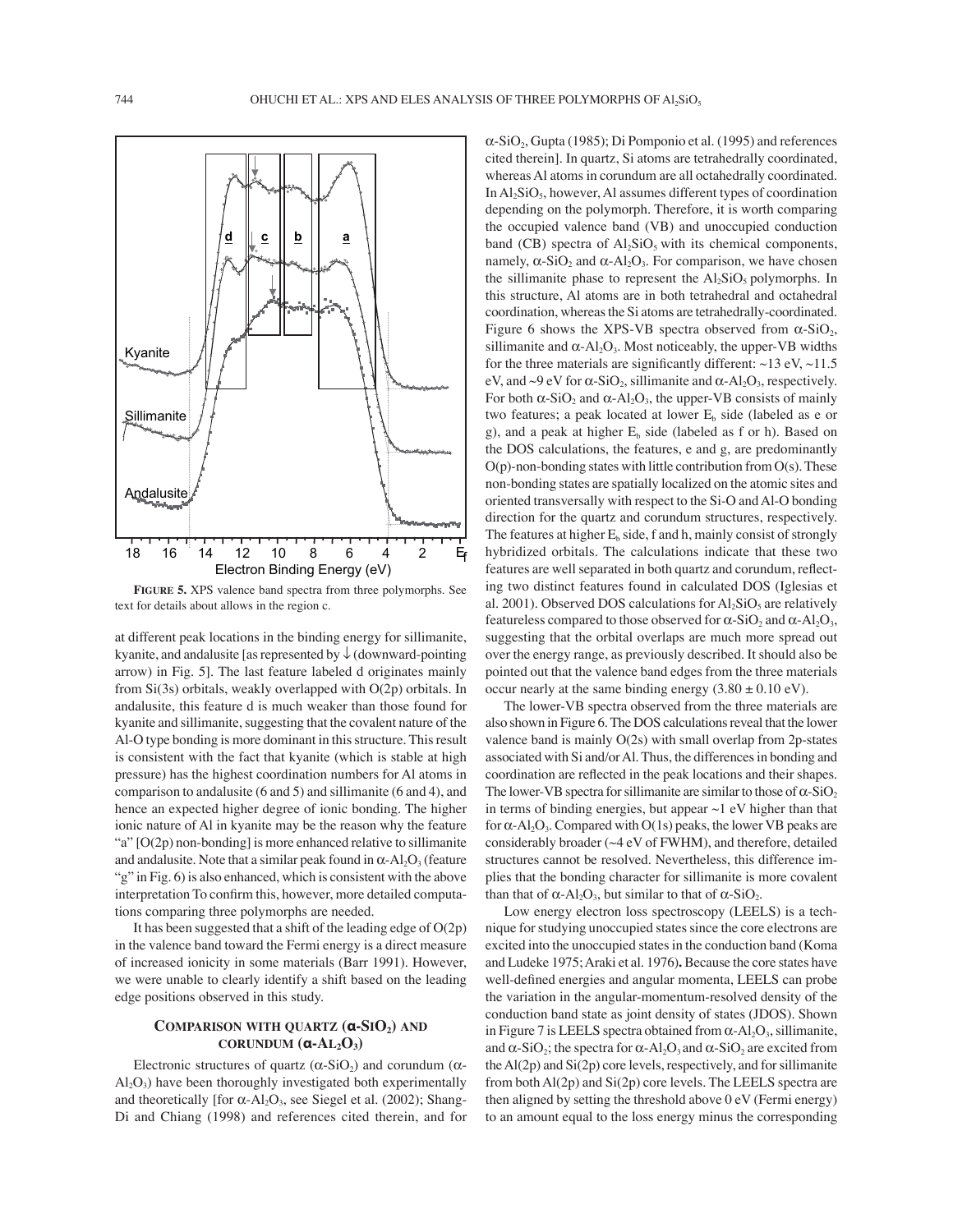

**FIGURE 6.** Comparison of the upper- and lower-valence bands from  $\alpha$ -SiO<sub>2</sub>, sillimanite, and  $\alpha$ -Al<sub>2</sub>O<sub>3</sub>. The intensity of the upper-valence band was multiplied by 3.5.

core binding energy previously determined by XPS. The loss peak distribution above 0 eV represents JDOS of the conduction band. The onset energy of the JDOS corresponds to the energy difference between the bottom of the conduction band and the Fermi level of the material. The valence band edge occurs at  $3.80 \pm 0.10$  eV for all three materials. Therefore, the band gap energies for  $\alpha$ -Al<sub>2</sub>O<sub>3</sub>, sillimanite, and  $\alpha$ -SiO<sub>2</sub> are determined to be ~9.6 eV(3.8 + 5.8), ~9.1 eV (3.8 + 5.3), and ~8.6 eV (3.8 + 4.8), respectively. Published values for the band gap ranges from 5.67 to 11.5 eV for  $SiO<sub>2</sub>$  (Young-nian et al. and references therein) and from  $\sim$ 7 to  $\sim$ 10 eV for Al<sub>2</sub>O<sub>3</sub> (French et al. 1994; Gillet and Ealet 1992). Explanations for the range include the formation of excitons, presence of defects and temperature dependent Urbach tails. The band gap energy for  $A<sub>1</sub>SiO<sub>5</sub>$ , sillimanite, is intermediate to those of  $\alpha$ -Al<sub>2</sub>O<sub>3</sub> and  $\alpha$ -SiO<sub>2</sub>, which is reasonable based on the mixture of Si-O and Al-O bond configurations in these materials.

The JDOS spectra mainly consist of three primary regions labeled i (at  $\sim$ 4–8 eV), j ( $\sim$ 10–15 eV), and k ( $\sim$ 20–26 eV) above the Fermi energy. Differences in the relative height for each region are related to the transition probability between the core and unoccupied conduction levels. Although transitions that give rise to the core-loss edge are governed by the atomic-dipole selection rules for electronic transitions, the spin-orbit split for Al(2p) and Si(2p) cannot be resolved in the present case. The resultant JDOS deduced from the LEELS, therefore, consists of all s-, p-, and d-like structures of the unoccupied states of the material. The region i for the three materials is similar, but the peak from  $\alpha$ -SiO<sub>2</sub> is shifted toward higher energy. In the regions j and k for α-SiO<sub>2</sub> is less pronounced compared to α-Al<sub>2</sub>O<sub>3</sub>. Sillimanite follows both features shown by  $\alpha$ -SiO<sub>2</sub> and  $\alpha$ -Al<sub>2</sub>O<sub>3</sub>, implying that the conduction band for sillimanite is indeed intermediate to those of  $\alpha$ -SiO<sub>2</sub> and  $\alpha$ -Al<sub>2</sub>O<sub>3</sub> phases. Given the broad nature of the conduction band for sillimanite, it is expected that the conduction bands in andalusite and kyanite should be similar to that found in sillimanite.



**FIGURE 7.** Comparison of the LEELS spectra obtained from  $\alpha$ -SiO<sub>2</sub>, sillimanite, and  $\alpha$ -Al<sub>2</sub>O<sub>3</sub> by setting the threshold above 0 eV (Fermi energy) to an amount equal to the loss energy minus the corresponding core binding energy previously determined by XPS.

## **ACKNOWLEDGMENTS**

We are indebted to Carl Francis, Harvard Mineralogical Museum, Cambridge, Massachusetts for the single-crystal samples of andalusite (Embilipitiya, Brazil HMM no. 129874), sillimanite (Sri Lanka), and kyanite (Pizzo Forno, Switzerland). Parts of the work were conducted in the Environmental Molecular Sciences Laboratory a DOE User Facility operated by Battelle for the DOE Office of Biological and Environmental Research.

#### **REFERENCES CITED**

- Aleshin, V.G., Dikov, Yu.P., Nemoshkalenko, V.V., Salova, T.P., Senkevich, A.I., Taldenko, Yu.D., Chichagov, A.V., and Epel'baum, M.B. (1975) Some results of an electron-spectroscopic investigation of silica. Metallofizika 60, 39 (in Russian).
- Araki, A., Nishikawa, S., Tanbo, T., and Tatsuyama, C. (1986) Low-energy electronloss spectroscopy of GaSe and InSe. Physical Review, B33, 8164-8170.
- Barr, T. (1991) Recent advances in x-ray photoelectron spectroscopy studies of oxides. Journal of Vacuum Science and Technology, A9(3), 1793-1805.
- $(1994)$  Modern ESCA, The Principles and Practice of X-ray Photoelectron Spectroscopy. CRC Press, Boca Raton, Florida.
- Burnham, C.W. (1963a) Refinement of the crystal structure of sillimanite. Zeitschrift für Kristallographie, 118, 127-148.
- (1963b) Refinement of the crystal structure of kyanite. Zeitschrift fur Kristallographie, 118, 337-360.
- Burnham, C.W. and Buerger, M.J. (1961) Refinement of the crystal structure of andalusite. Zeitschrift für Kristallographie, 115, 269-290.
- Bryant, P.L., Harwell, C.R., Wu, K., Fronczek, F.R., Hall, R.W., and Butler, L.G. (1999) Single-crystal  $27$ Al NMR of andalusite and calculated electric field gradients: the first complete NMR assignment for a 5-coordinate aluminum site, Journal of Physical Chemistry A, 103, 5246-5252.
- Chiang, W. Y. and Xu, Y-N. (1994) First principle calculation of electronic, optical and structural properties of  $\alpha$ -Al<sub>2</sub>O<sub>3</sub>, Journal of American Ceramic Society, 77, 404-411.